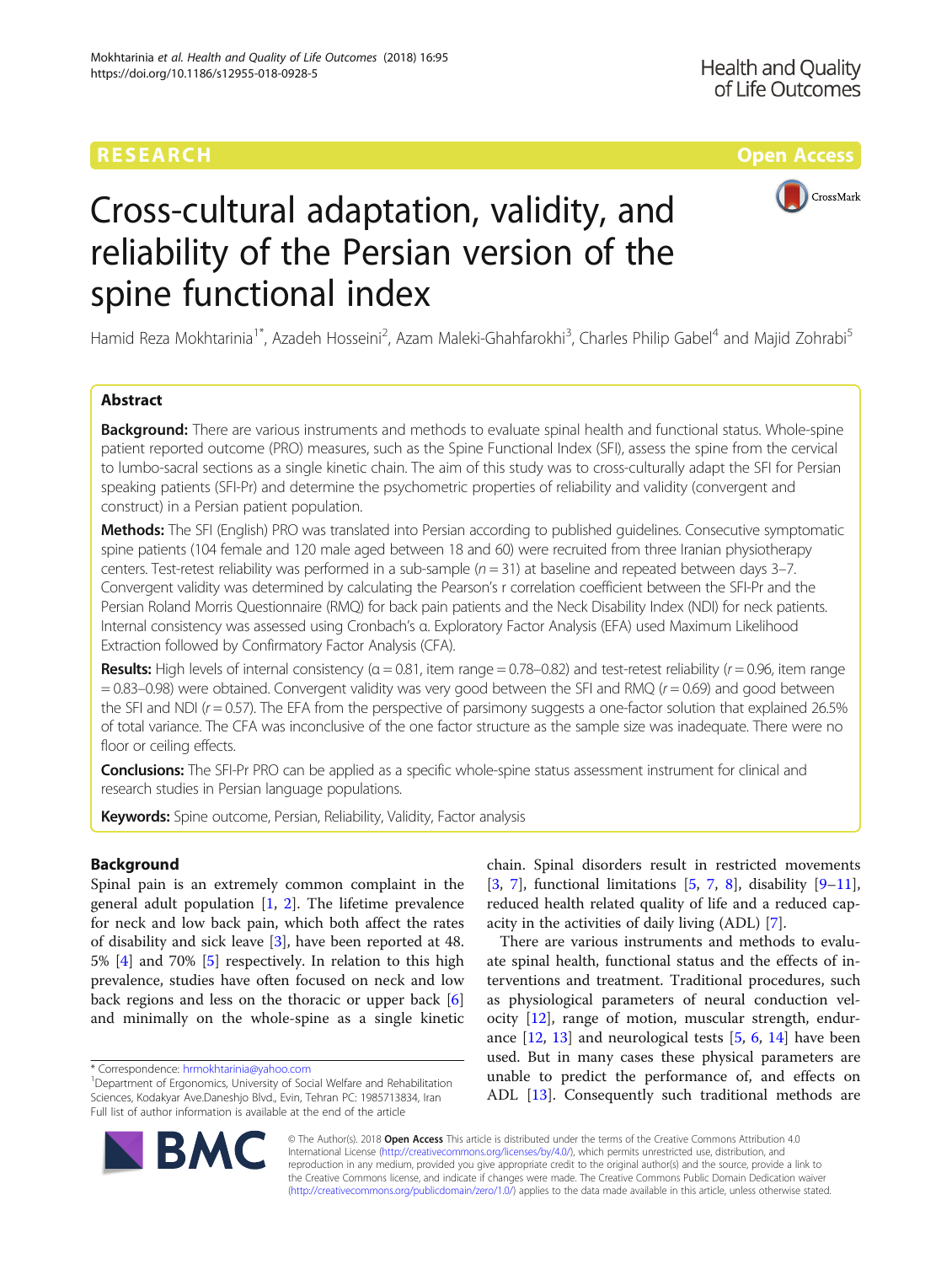The use of PRO instruments falls into five categories of which the initial three apply to all health settings  $[16, 16]$  $[16, 16]$  $[16, 16]$ [17\]](#page-8-0) and a further two that are more specific to musculoskeletal situations [[16,](#page-8-0) [18](#page-8-0), [19\]](#page-8-0). The initial three include: i) [generic](https://en.wiktionary.org/wiki/generic) - designed to '... measure aspects of health status and quality of life which are common to most patients' [\[17\]](#page-8-0) and can be used in any condition regardless of diagnosis (e.g. the EQ-5D and SF-36); ii) conditionspecific - that apply to '...a sector ... service or ... population segment' [[17\]](#page-8-0) (e.g. the Swiss Spinal Stenosis Questionnaire); and iii) *disease specific* - such as for cancer (e. g. the Core Outcome Measures Index and the Modified McCormick Scale). The final two PRO circumstances include: iv) regional - which measure the spine as a single kinetic chain [\[20](#page-8-0)] and account for the cervical, thoracic, lumbar and sacral components [e.g. the Spine Functional Index (SFI) and Functional Rating Index (FRI)]; and v) *joint-specific -* which measure a component of the regional kinetic chain [\[21](#page-8-0)] (e.g. the Oswestry Disability Index, (ODI) and Roland Morris Questionnaire (RMQ) for the lumbar region and the Neck Disability Index (NDI) for the cervical). Employing regional instruments can result in smaller sample sizes due to improved sensitivity and consequently reduce research time frames [[20\]](#page-8-0). Also costs are lower as these PROs are simpler to use and require reduced administrative burden [[18,](#page-8-0) [19](#page-8-0)]. The consequences for research and general clinical application are more appropriate and feasible applications [[6,](#page-7-0) [22\]](#page-8-0).

Currently there are least 58 instruments developed to assess spinal status  $[18, 23, 24]$  $[18, 23, 24]$  $[18, 23, 24]$  $[18, 23, 24]$  $[18, 23, 24]$  $[18, 23, 24]$  $[18, 23, 24]$ . Among them, the RMQ  $[25, 26]$  $[25, 26]$  $[25, 26]$  $[25, 26]$  $[25, 26]$  and ODI  $[25, 27]$  $[25, 27]$  $[25, 27]$  are used most commonly for the lumbar spine, and the NDI [\[28](#page-8-0), [29](#page-8-0)] for the cervical spine. These three PROs account for the greater majority of all spine research PRO results [[30,](#page-8-0) [31\]](#page-8-0), have the highest number of cross-cultural adaptations, and consequently are the most common PRO's reported in the spine specific literature due to their use in different settings. However, all three have been critically appraised as having flaws in the psychometric structure and practicality. The RMQ as it is a dichotomous response option and consequently fails to allow for a mid-point in cognitive self-recognition [\[9](#page-8-0)]; the ODI [[32\]](#page-8-0) and NDI [\[28](#page-8-0)] due respectively to issues of practicality and borderline suitability of the factor structure [[28,](#page-8-0) [32](#page-8-0)].

The RMQ, ODI and NDI have all had psychometric characteristics investigated in Persian cultural settings and published in Persian  $[3, 13]$  $[3, 13]$  $[3, 13]$  $[3, 13]$ . However, assessment of

these published Persian PRO measures suggests deficiencies in: the standardized methodology of tool development [[33](#page-8-0)]; a lack of practicality for evaluating each region of the spinal column within a single kinetic chain concept; no independent validation for the whole spine as a single kinetic unit; and no clarification that a single summated score is validated through the use of a minimum of exploratory factor analysis (EFA) [\[34](#page-8-0)]. The only available questionnaires for evaluation of the entire spine are the Bournemouth Questionnaire [[35](#page-8-0), [36\]](#page-8-0), the FRI [[37](#page-8-0)] and SFI [[9\]](#page-8-0) with all being reported as suitable one-factor tools under EFA that ensures each can provide a single sum-mated score [[38](#page-8-0), [39\]](#page-8-0). The SFI can be applied in both clinical and research fields [\[6](#page-7-0)] and is shown to be both valid and reliable in English [\[9\]](#page-8-0), Spanish, Chinese, Korean and Turkish [\[6,](#page-7-0) [22](#page-8-0), [23,](#page-8-0) [40](#page-8-0)]. The SFI has also been translated into several other languages that have yet to be published.

The aim of this study was cross-cultural adaptation of the SFI to Persian (SFI-Pr) and determining its psychometric features including validity, reliability, factor structure, standard error of measurement (SEM) and internal consistency in patients suffering spinal disorders. The psychometric characteristics of the SFI-Pr can be compared with the original SFI, other language versions and other spine specific PRO measures, either regional or joint-specific.

#### Methods

#### Participants

A total of 224 (104 female and 120 male, aged between 18 and 60 years) native Persian speaking patients with spine symptoms referred to three physical therapy clinics by a medical practitioner participated were recruited to this study. Inclusion criteria were neck or back injury of mechanical or degenerative natures diagnosed by a medical practitioner. Exclusion criteria were refusal to participate in the study, LBP as a result of a specific spinal disease (except osteoporosis or osteoarthritis), infection, inflammatory conditions such as ankylosing spondylitis, tumor, fracture or the presence of cauda equina syndrome, age below 18 years, and poor Persian language comprehension. The ethics committee of the University of Social Welfare and Rehabilitation Sciences (USWR) approved the study (No 1395.26). After explaining the aim of the study to the participants, a written informed consent was gained.

#### Measures/ questionnaires

#### The spine functional index (SFI)

The SFI was used for cross-cultural adaptation in this research. The SFI is a single factor structure PRO measure with 25-item related to health and quality of life status, functional capacity and ADL [[9\]](#page-8-0). It was developed according to the World Health Organization Standards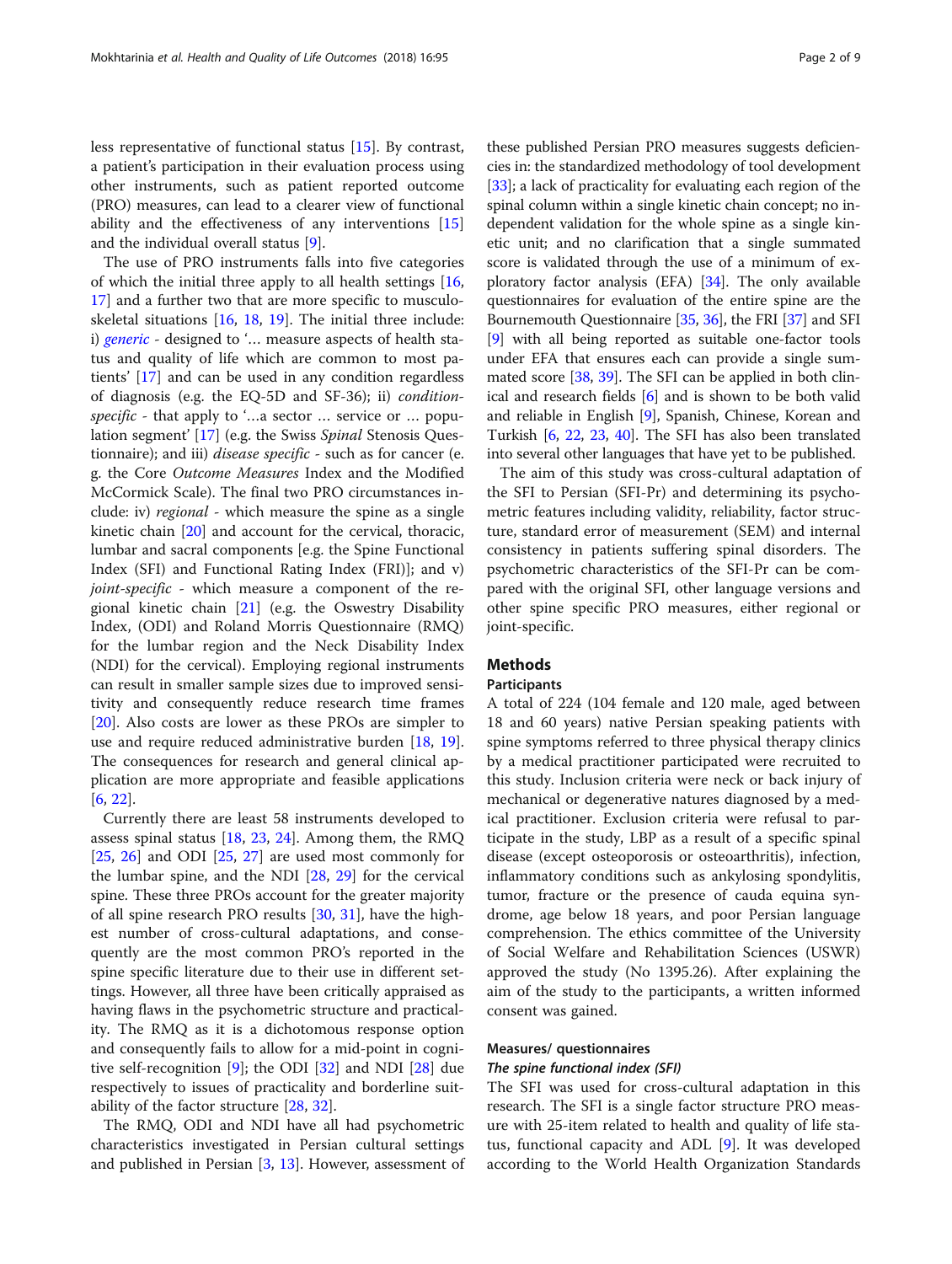and derived from the International Classification of Functioning [[41](#page-8-0)]. It has a 3-point response option of Yes', 'Partly' and 'No', takes less than a minute to complete and provides information about the patient's functional status 'over the last few days'. The 25 responses are summated, the resultant score multiplied by four then subtracted from 100 to give the patient a functional score relative to their normal status [[9](#page-8-0)]. Up to two missing responses are permitted. The Persian (Iranian) version of the RMQ [[13](#page-8-0)] and NDI [\[3](#page-7-0)] were also applied to test convergent validity.

The Neck Disability Index (NDI): the NDI PRO measure is used to assess neck functional status [\[28\]](#page-8-0). It comprises 10 self-reported items related to pain, ADL and concentration, each rated on a 6-point Likert scale with a final score range of 0 (no disability) to 50 (major disability) which can be expressed as a percentage of disability when multiplied by two. The reliability of the Persian version is reported at  $ICC = 0.97$  [\[3](#page-7-0)]. The correlations between the NDI score and the subscales of the SF-36 range from 0.36 to 0.70. A good correlation between the VAS and NDI  $(0.71)$  was also reported  $[13]$ .

#### The Roland Morris Questionnaire (RMQ)

The RMQ is a single page, 24-item dichotomous (Yes/No response format) PRO measure used to assess low back functional status with a total score from 0 (lowest possible) to 24 (highest possible). The Persian version showed excellent test-retest reliability (ICC =  $0.86$ ) and validity in low back pain (LBP) patients. The correlation between the RDQ and physical functioning scales of the SF-36 and VAS was 0.62 and 0.36, respectively reported [\[13](#page-8-0)].

#### Translation and cross-cultural adaptation

The cross-cultural adaptation and translation of the English version of SFI into Persian was conducted according to published guideline [\[42](#page-8-0)]. Two independent native Persian speakers performed translation of the original English SFI (forward translation). One translator was a physical therapist and aware of the questionnaire concept and the other was not. After discussing discrepancies a consensus was adopted. Two independent and blinded translators performed backward translation. An expert review committee consisting of one physical therapist, one neurosurgeon, one ergonomist, one psychometrician, all of the translators, and the authors produced a pre-final version of the SFI-Pr.

#### Face validity test of the pre-final version

A total of 35 patients with spine disorders (20 males and 15 Females, mean age  $34.05 \pm 8.57$  years) completed the pre-final SFI-Pr in order to test the alternative wording and to check understandability, interpretation, and cultural relevance of the translation. Participants found the questionnaire easy to

understand and consequently the SFI-Pr questionnaire was established.

#### **Statistics**

Distribution and normality of the SFI, RMQ, and NDI were determined by the one sample Kolmogorov-Smirnov (KS) test (significance> 0.05). Test-retest reliability was performed using the Intraclass Correlation Coefficient type 2,1 ( $ICC_{2,1}$ ) in a randomly selected subsample of  $n = 31$  recorded at baseline and repeated, dependent on participant availability, between 3 and 7 days following a period of non-treatment. When alpha and power are fixed at 0.05 and lower than 80% respectively, a minimum sample size of 22 is sufficient to detect the value of 0.50 for the  $ICC_{2,1}$ . Allowing for an additional 20% attrition rate the sample size required would be 28 [\[43](#page-8-0)]. A value above 0.8 was considered evidence of excellent reliability [[44\]](#page-8-0).

Internal consistency was assessed using Cronbach's-α. Its value between 0.70 and 0.95 is considered high with values over 0.95 considered excessive and suggestive of redundancy and potential non-validity [[45](#page-8-0), [46\]](#page-8-0). Convergent validity was determined by calculating the Pearson's correlation between the SFI-Pr and the Persian RMQ and NDI. A minimum correlation of  $r \geq 0.4$ is considered satisfactory ( $r \ge 0.81-1.0$  as excellent, 0. 61–.080 very good, 0.41–0.60 good, 0.21–0.40 fair, and 0–0.20 poor) [\[37](#page-8-0)]. Participants completed all PRO measures simultaneously.

Factor structure was analyzed using EFA with loading suppression at 0.3 for maximum likelihood extraction (MLE) [\[46\]](#page-8-0). The factor extraction had three a-priori requirements: 1) scree plot inflexion; 2) Eigenvalue  $> 1.0$ ; and variance  $> 10\%$  [\[34](#page-8-0)]. The confirmatory factor analysis (CFA) was conducted on the full 25-items where a best-fit model should present a non-significant chisquare result and the following indices: (1) a Satorra– Bentler scaled chi-square (S-Bχ 2)/degrees of freedom ratio (CMIN/DF) of 2.0 or less; (2) a non-normed fit index (NNFI) no less than 0.90; (3) a Robust-Comparative fit index (Robust-CFI) no less than 0.90; (4) a goodness-of-fit index (GFI) no less than 0.90; and (5) a low root mean square error of approximation (RMSEA) no less than 0.08 [[34,](#page-8-0) [47\]](#page-8-0).

The minimum detectable change at the 90% level  $(MDC_{90})$  [\[48](#page-8-0)] analysis was used to determine the sensitivity or error score of the questionnaire. The MDC is the reliable change or smallest real difference that reflects true change rather than measurement error. It was calculated by determining the standard error of the measurement (SEM) for the SFI. The SEM was calcumeasurement (SEM) for the SFI. The SEM was calculated using the formula of  $[SD\sqrt{1-r}]$ , where SD is the standard deviation of the measurement and r the test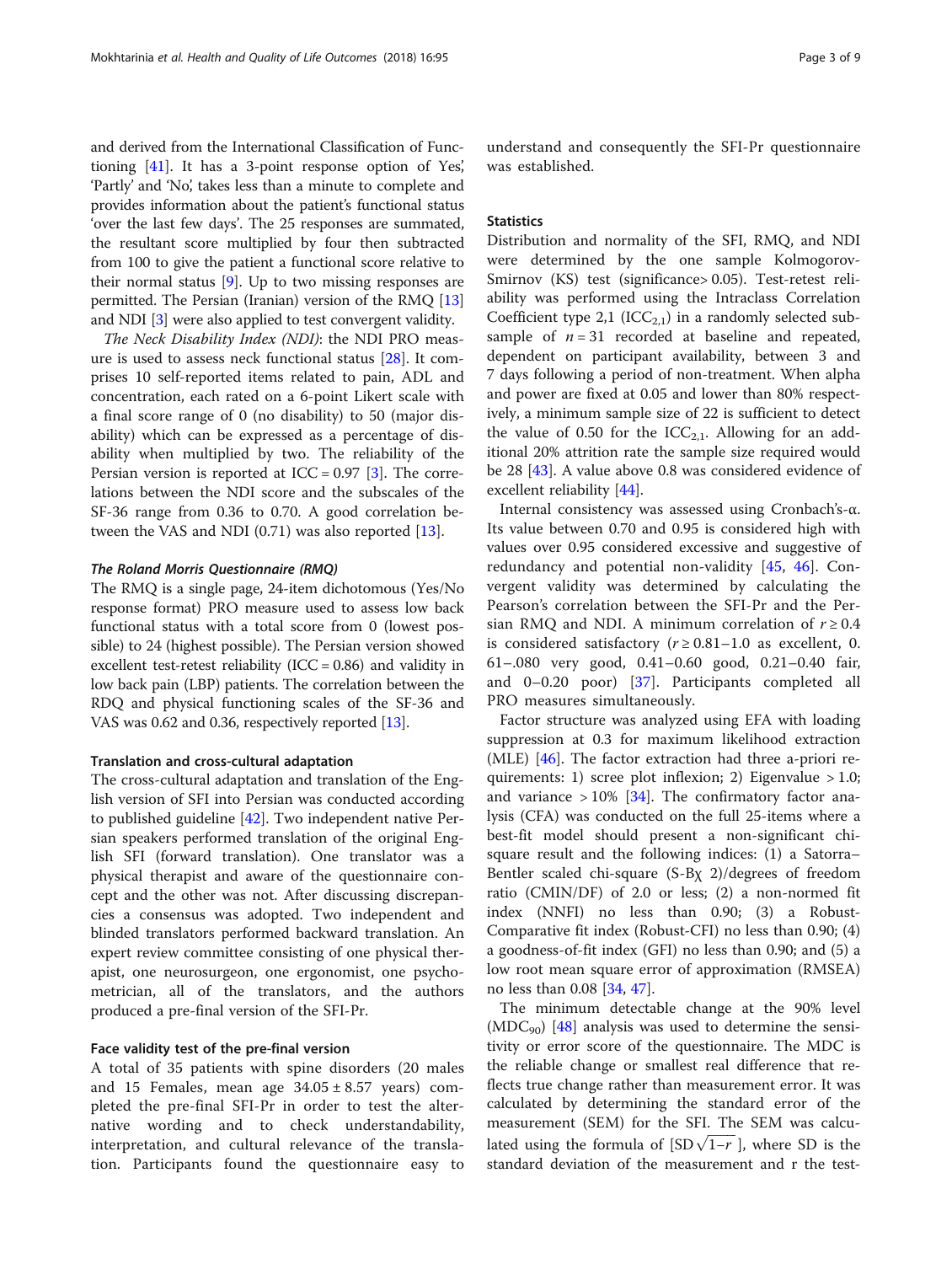retest reliability coefficient. Therefore MDC was calcuretest reliability coefficient. Therefore MDC<br>lated from  $[MDC_{90} = SEM*1.96 \sqrt{2}]$  [\[49](#page-8-0), [50\]](#page-8-0).

Floor and Ceiling effects were calculated by the percentage frequency of the highest and lowest score achieved by participants. If more than 15% of the participants achieve this score, then ceiling and floor effects were considered present [[45](#page-8-0)]. All statistical analysis were calculated using the statistical package for social science version 16 (SPSS 16) for windows and the factorial analysis was done using AIMOS (18version) software. The level of significance was set at  $p < 0.05$ .

#### Results

#### Samples characteristics

A total of 224 patients (mean age =  $38.8 \pm 10.9$  years) suffering from neck pain ( $n = 112$ ), thoracic pain ( $n = 13$ ) , low back pain  $(n = 87)$  or multi-region pain  $(n = 12)$ participated in this study. Of these, a sub-sample  $(n = 31,$ female = 38.7%) were randomly selected to participate in the test-retest analysis. Demographic characteristics of the study sample are reported in Table 1. The normative mean and standard deviation values for SFI-Pr score were determined  $(10.15 \pm 4.15 \text{ point})$ . Also the Item total correlation (Table [2](#page-4-0)) is presented and includes additional columns for the EFA Communalities, both initial and extracted.

#### Translation process and cultural adaptation

There was no major difficulty in completing the forward and backward translation which corresponded to the original version. Minor modifications were applied in the text based upon cultural relevance. All patients reported no problems or difficulties in completing the SFI. Moreover, there was no missing data and all items were responded to.

#### Floor and ceiling effects

None of the subjects achieved the lowest or highest score of the Persian SFI or in excess of 15% floor and ceiling values.

#### Internal consistency

Cronbach's-α value was achieved at 0.80 with individual item ranges of 0.78 to 0.82 indicating a high level of internal consistency.

#### Tests-retest reliability

A total of 31 patients completed the SFI questionnaire twice with an interval of 3–7 days, being a period of non-treatment. There was no significant difference between test and retest means scores. The high ICC value (0.96) with an individual range of 0.83 to 0.98 indicated excellent test-retest reliability.

#### Measurement error

Measurement error from the SEM and MDC were respectively 2.52 and 4.58%.

#### Convergent validity

Convergent validity between the SFI and RMQ was high  $(r = 0.69)$ , and moderate between the SFI and NDI  $(r = 0.69)$ 57).

#### Factor structure

The EFA using MLE was conducted on the 25 items. The Kaiser-Meyer-Olkin (KMO) measure which was found at 0.83 was well above the acceptable limit of 0.5 [[51\]](#page-8-0) and verified the sampling adequacy for the analysis. Bartletts's test of Sphericity  $[x^2(300) = 185,425.08, p < 0.$ 001] indicated that correlations between items were sufficiently large for factorial analysis. In an initial analysis, Eigenvalues for seven factors were > 1, however only one factor accounted for more than 10% variance

Table 1 Demographic characteristics of the participants

| Variable           |                    | Number (%)  | Mean (SD) of age (year) |
|--------------------|--------------------|-------------|-------------------------|
| Age (year)         |                    | 224         | 38.76 (10.87)           |
| Gender             | Male               | 120 (53.6)  | 40.09 (11.13)           |
|                    | Female             | 104 (46.4)  | 37.24 (10.04)           |
| Level of Education | High school        | 42 (18.8)   | -                       |
|                    | Associate's Degree | 95 (42.4)   | $\equiv$                |
|                    | Bachelor and more  | 87 (38.8)   | $\qquad \qquad -$       |
| Site of pain       | Cervical           | 112 (50%)   | 40.9                    |
|                    | Thoracic           | 13 (5.81%)  | 37.3                    |
|                    | Lumbar             | 87 (38.83%) | 41.4                    |
|                    | Multi-region       | 12 (5.36%)  | 35.8                    |

SD Standard Deviation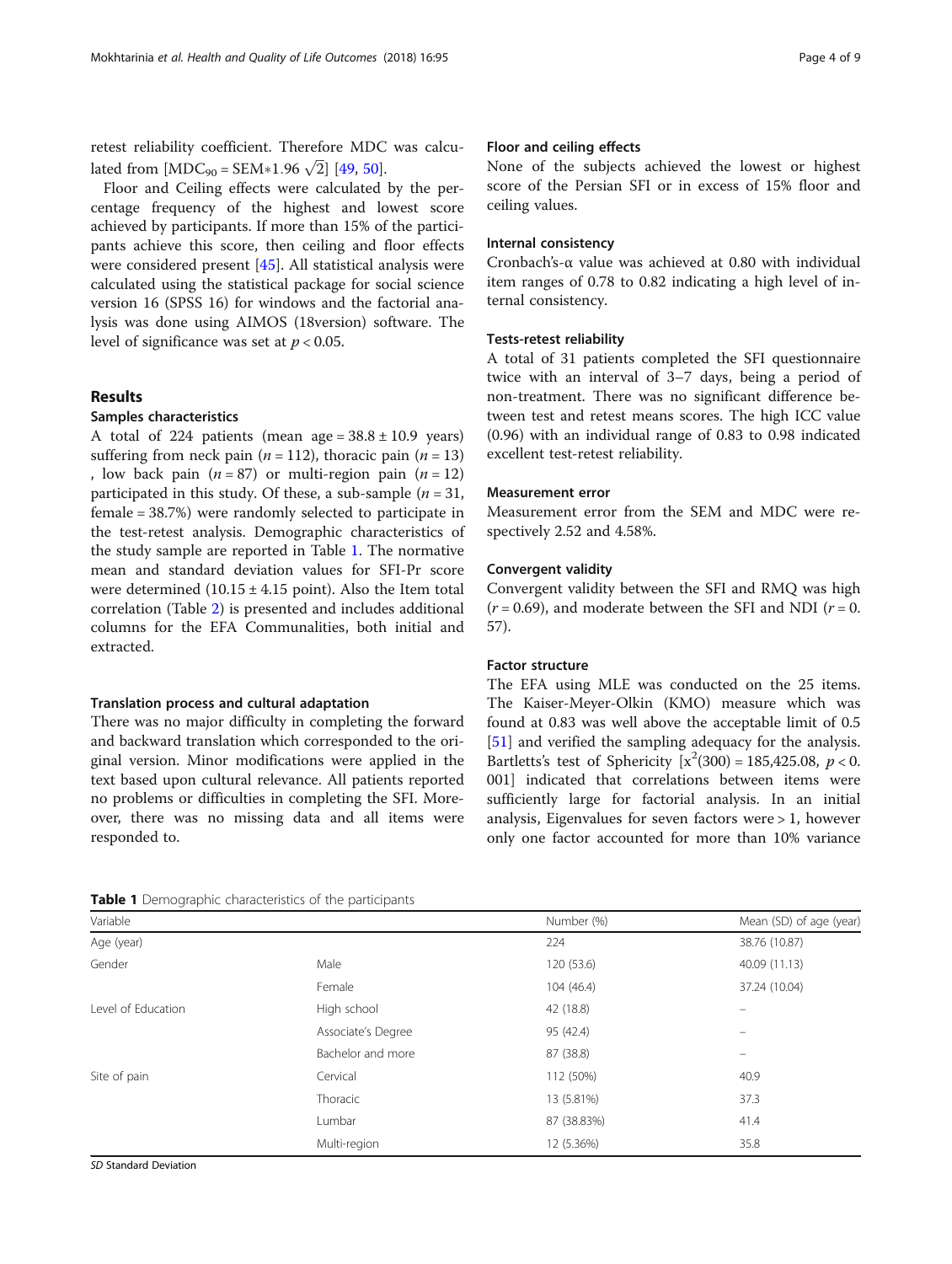(26.53%). Further and the scree plot inflexion distinctly occurred at the second point (Fig. [1](#page-5-0)). Together, these three criteria suggested a one-factor structure was most likely. The factor loading for the one factor solution is shown in Table [3](#page-6-0). An independent blind analysis by separate bio-statisticians of these findings concluded that on the basis of parsimony and the available sample size, a one-factor structure was the most likely.

The CFA was inconclusive as only the RMSEA test was within the minimum required defined parameters, though the remaining four parameters approached the minimums where  $CMIN/DF = 2.5$ ,  $NNFI = 0.652$ ,  $CFI =$  $0.752$  and GFI = 0.798. Consequently, in view of the inadequate sample size and four parameters that approach but are not above the required cutoffs, the factor structure under CFA cannot be either confirmed or negated by the current findings.

#### **Discussion**

The purpose of this study was to translate and crossculturally adapt the original SFI questionnaire from English to Persian and test psychometric properties. In order to maintain the content validity of an instrument at a conceptual level across different countries and cultures, the items must not only be well translated linguistically, but also adapted culturally [[33,](#page-8-0) [52,](#page-8-0) [53\]](#page-8-0). During this phase, most patients completed the questionnaire unaided, without difficulty and there was no lack of clarity. Some minor modifications in translation were performed for cultural reasons. In section one, questions number #3 and #7, the weight measurement unit of pounds (lbs) is unfamiliar with Persian society. Consequently 10lbs was omitted and just the System International kilogram unit for weight (kg) was maintained.

Considered psychometrics properties in this study were reliability and validity. Internal consistency, test-retest reliability and measurement error are the critical properties in the reliability domain. Convergent and construct validity are predominant in the validity domain. It was shown that the SFI-Pr had very high test-retest reliability  $(ICC_{2,1})$ = 0.96) that was identical to the Spanish and Chinese ver-sions (ICC<sub>2.1</sub> = 0.96) [[22](#page-8-0)], very close to the original English  $(ICC_{2,1} = 0.97)$  [\[9](#page-8-0)], but higher than both the Turkish [[6](#page-7-0)] and Korean  $[23]$  (ICC<sub>2.1</sub> = 0.93). Further, the internal consistency ( $\alpha$  = 0.80) was lower than the four previously reported versions including the original  $(\alpha = 0.91)$  $(\alpha = 0.91)$  $(\alpha = 0.91)$  [9], Chinese ( $\alpha$  = 0.91) [[40](#page-8-0)], Turkish and Korean ( $\alpha$  = 0.85) [[6](#page-7-0)] and Spanish ( $\alpha$  = 0.84) [[22](#page-8-0)] but above the required threshold [\[45\]](#page-8-0) for acceptance.

The SFI-Pr demonstrated lower error values (SEM  $= 2$ . 52% and  $MDC_{90} = 4.58\%$  in comparison to all previous reported studies [\[6](#page-7-0), [9,](#page-8-0) [22\]](#page-8-0). These lower values allow for improved sensitivity in detecting assessment results or treatment effectiveness and change over time. This potentially could be related to the comparably lower α value or a low variation in the SD of baseline presenting scores. The absence of floor and ceiling effects concluded with the sensitivity results, and assists detecting any changes after interventions and assessment.

Evaluating the convergent validity with the NDI and RMQ showed a high correlation with the RMQ  $(r = 0$ . 69) and moderate correlation with the NDI  $(r = 0.57)$ . For the lumbar portion, this is lower than the Spanish (r  $= 0.79$ ) and Korean ( $r = 0.75$ ) findings for the RMQ [[22](#page-8-0), [23\]](#page-8-0). In the Turkish and Chinese studies the ODI replaced the RMQ where correlation was  $r = 0.71$  [[6](#page-7-0)] and  $r = 0.75$  [\[40](#page-8-0)] respectively. High correlation between the Persian ODI and RMQ has been shown  $(r = 0.71)$  [\[13](#page-8-0)], consequently our results can be indirectly compared with the previous studies  $[6, 22]$  $[6, 22]$  $[6, 22]$  $[6, 22]$ .

For the cervical portion, the correlation between the SFI-Pr and NDI ( $r = 0.57$ ) was similar to the Korean ( $r =$ 

<span id="page-4-0"></span>

| <b>Table 2</b> Internal consistency item-total correlation; and EFA |                                  |         |                          |  |
|---------------------------------------------------------------------|----------------------------------|---------|--------------------------|--|
| Communalities                                                       |                                  |         |                          |  |
| Items                                                               | Internal consistency C-Alpha     |         | <b>EFA Communalities</b> |  |
|                                                                     | Corrected Item-Total correlation | Initial | Extract                  |  |

| iterns | internal consistency C-Alpha     | <b>EFA COMMITATIONS</b> |            |
|--------|----------------------------------|-------------------------|------------|
|        | Corrected Item-Total correlation | Initial                 | Extraction |
| s1     | .279                             | .330                    | .253       |
| s2     | .338                             | .342                    | .999       |
| s3     | .067                             | .179                    | .145       |
| s4     | .352                             | .442                    | .999       |
| s5     | .346                             | .395                    | .375       |
| s6     | .463                             | .393                    | .336       |
| s7     | .343                             | .261                    | .197       |
| s8     | .296                             | .210                    | .111       |
| s9     | .419                             | .376                    | .490       |
| s10    | .574                             | .481                    | .600       |
| s11    | .495                             | .398                    | .385       |
| s12    | .460                             | .454                    | .542       |
| s13    | .528                             | .527                    | .651       |
| s14    | .511                             | .475                    | .483       |
| s15    | .455                             | .421                    | .394       |
| s16    | .495                             | .384                    | .360       |
| s17    | .521                             | .537                    | .666       |
| s18    | .526                             | .540                    | .638       |
| s19    | .495                             | .464                    | .543       |
| s20    | .483                             | .448                    | .505       |
| s21    | .553                             | .511                    | .573       |
| s22    | .468                             | .414                    | .339       |
| s23    | .389                             | .458                    | .524       |
| s24    | .517                             | .450                    | .499       |
| s25    | .581                             | .541                    | .612       |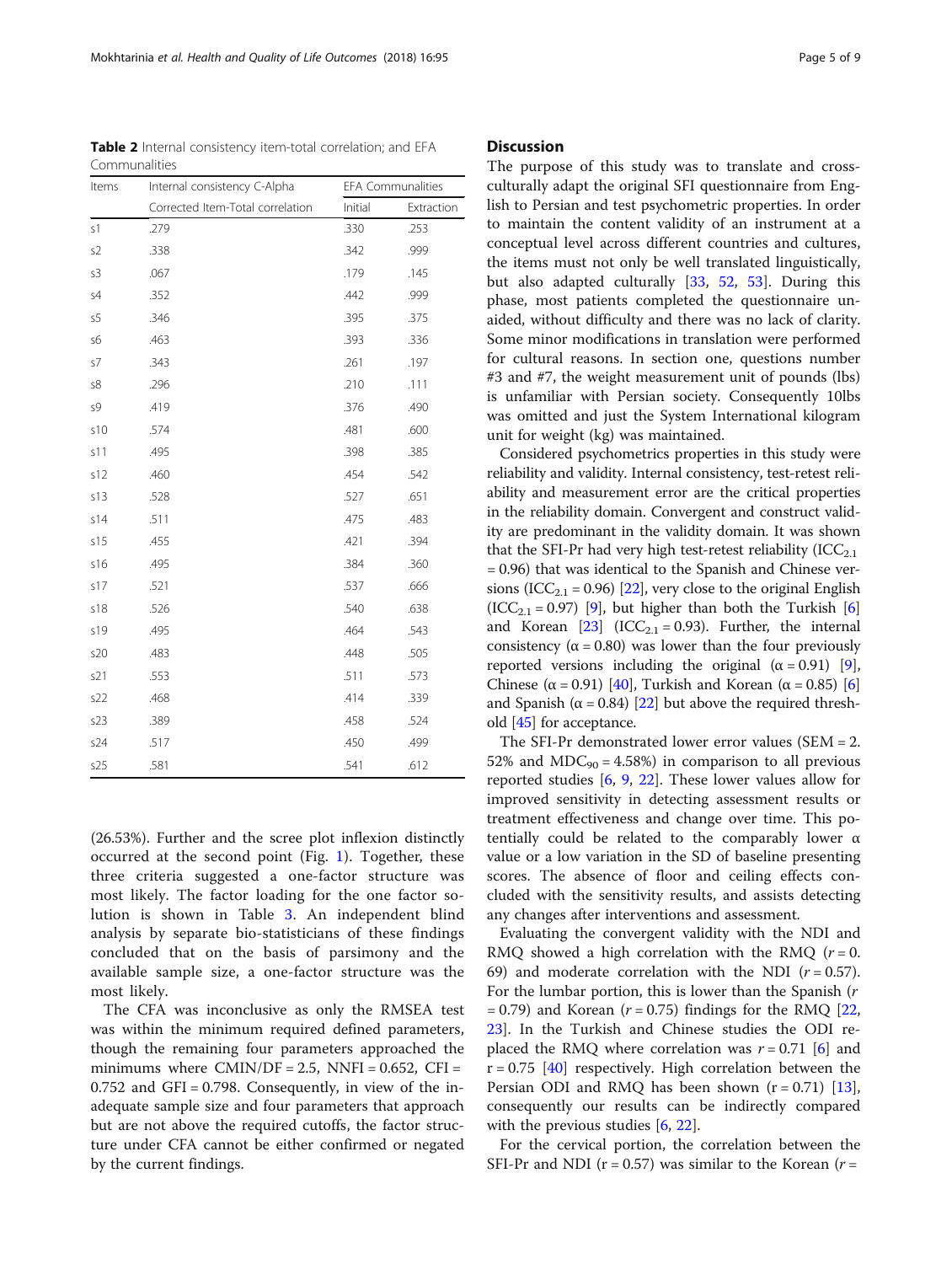<span id="page-5-0"></span>0.53) [\[23\]](#page-8-0), Turkish  $(r = 0.58)$  and Chinese  $(r = 0.61)$  SFI findings, but higher than the Spanish  $(r = 0.46)$ . These differences may be attributed to the diverse cultural and geographical features of the selected participants. The Korean study also used the FRI with a correlation of  $r =$ 0.57 [[23\]](#page-8-0), which was substantially lower than the  $r = 0.87$ found in the original English version. Further, in an Iranian population the sample is effectively mono-cultural with participants being predominantly of Persian background. In the Spanish, and to a lesser degree in the Turkish, Korean and Chinese studies, the potential for individuals of a more diverse cultural background, as well as language and population diversity may be present but is not indicated, which may affect the findings. This cultural diversity is particularly high for the original Australian study where participants are from a multicultural society with significant variation in cultural background and ethnicity that together made up the representative sample. It has been noted in the literature that factors such as sample size, characteristics and the stage of disease or problem of the individual patients may affect the results of a Pearson correlation coefficient [[54,](#page-8-0) [55\]](#page-8-0).

Our subjects were approximately 10 years younger than those in the original, Turkish, Korean and Spanish SFI studies. The mean age is not reported in the Chinese study. Further, male participants in particular were lower than the Turkish and Spanish studies but higher than the Korean. Also the distribution of the subjects in terms of the involved region was marginally different, but this is unlikely to have affected the findings. The cervical representation at 50% was higher but comparable to the previous ranges of 30–47%; thoracic, at 6%, was comparable to the Spanish at 4%, Korean at 3%, Turkish at 1% and Chinese at 0%, but notably lower than the 24% in the original; lumbar was 10–14% lower at 39% compared to the range of 49–53%; and the multi-area representation was comparable to the Spanish at 6%, Chinese at 4% and Turkish at 1%, but notably lower than the 13% in the Korean study and 23% in the original.

The construct validity of the SFI questionnaire was tested with EFA. The single factor solution was found in all four previous analysis of the SFI [\[6](#page-7-0), [9](#page-8-0), [22,](#page-8-0) [40\]](#page-8-0), however it was suggested that as some factors were notably below the loading suppression cutoff of 0.30 some items could potentially be removed. Consequently, item redundancy may be present and a shortened tool should be considered [\[6](#page-7-0)]. This recommendation is also supported by this study as the Iranian culture, particularly for those with a lower level of education and broad scientific and health knowledge, usually underestimate the impact their condition can have. This may lead to a failure to understand the initial management aspect in relation to their health status and work for a LBP or neck problem. Consequently responses to times #1 'I stay at home more' and #3 'I avoid heavy jobs' could be affected by this social cultural contributor. However from the perspective of parsimony and in accordance with the a-

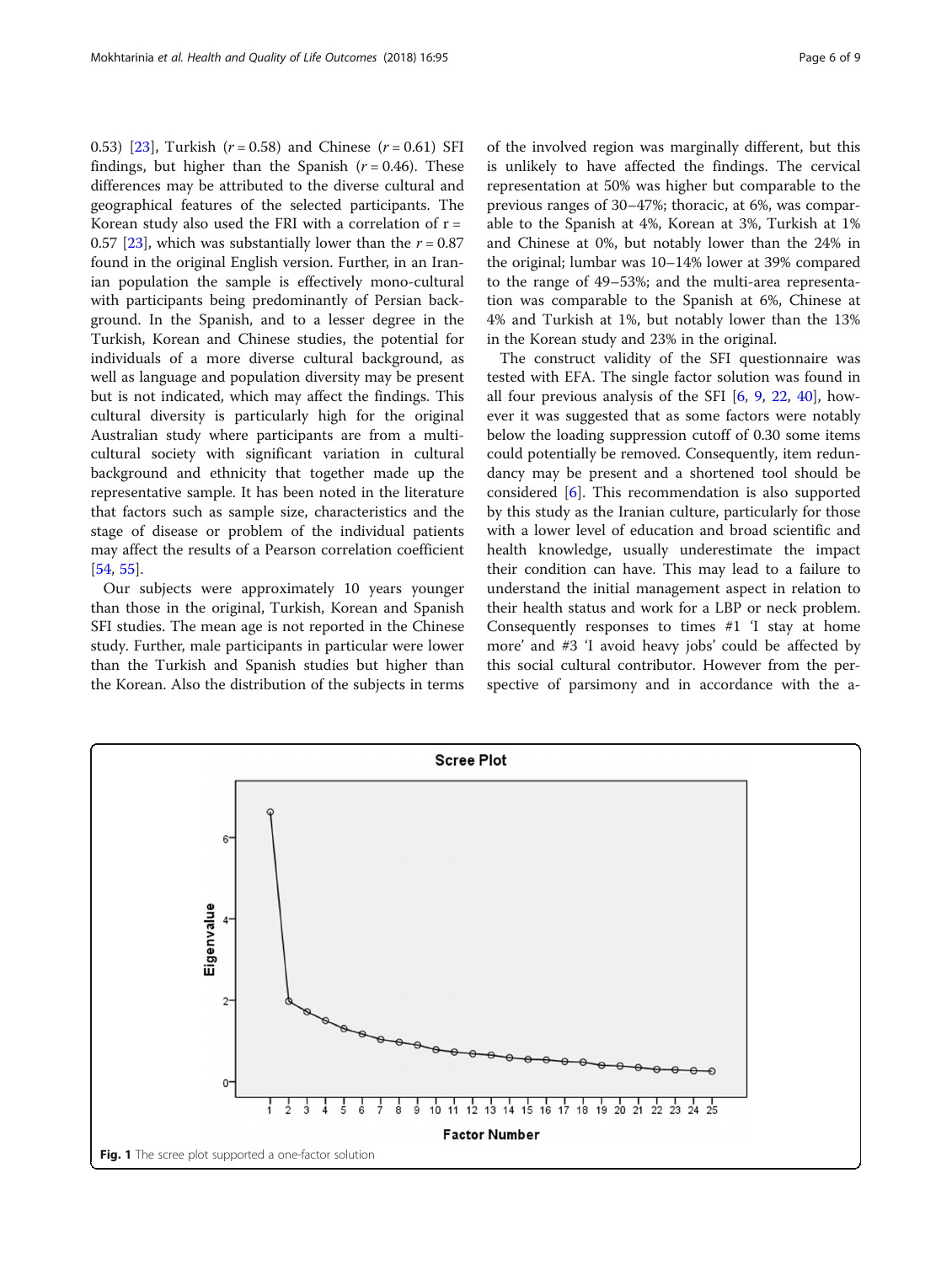| Item           | Explanation                                           | Factor loading | Item average score <sup>a</sup> |
|----------------|-------------------------------------------------------|----------------|---------------------------------|
| 1              | Stay at home                                          | 0.222          | 0.3616                          |
| $\overline{2}$ | Change position                                       | 0.364          | 0.5848                          |
| 3              | Avoid heavy activities                                | 0.072          | 0.4933                          |
| $\overline{4}$ | Rest most of the time                                 | 0.357          | 0.3103                          |
| 5              | Ask others to do things                               | 0.380          | 0.2567                          |
| 6              | Often feel pain or discomfort                         | 0.535          | 0.5089                          |
| 7              | Difficulty in carrying and lifting                    | 0.396          | 0.4933                          |
| 8              | Different Appetite                                    | 0.354          | 0.3438                          |
| 9              | Walking, normal recreational and sport activities     | 0.501          | 0.4442                          |
| 10             | Difficulty doing family and household duties          | 0.632          | 0.4129                          |
| 11             | Do not sleep well                                     | 0.571          | 0.4330                          |
| 12             | Need help in self-care                                | 0.535          | 0.2701                          |
| 13             | Routine daily activity                                | 0.597          | 0.3348                          |
| 14             | More irritable and grumpy                             | 0.580          | 0.3661                          |
| 15             | Feel weaker and stiffer                               | 0.519          | 0.4621                          |
| 16             | Independency in transportations                       | 0.556          | 0.3326                          |
| 17             | Get dressed more slowly                               | 0.610          | 0.2656                          |
| 18             | Difficulty moving in bed                              | 0.625          | 0.3973                          |
| 19             | Difficulty reading /focusing                          | 0.583          | 0.4129                          |
| 20             | My seating has been affected                          | 0.573          | 0.4509                          |
| 21             | Difficulty sitting on chairs then standing up         | 0.640          | 0.4107                          |
| 22             | Stand for a short time                                | 0.541          | 0.4554                          |
| 23             | Difficulty in squatting/ kneeling                     | 0.467          | 0.4933                          |
| 24             | Difficulty reaching down                              | 0.594          | 0.4330                          |
| 25             | Go upstairs more slowly than usual or using hand rail | 0.654          | 0.4286                          |

<span id="page-6-0"></span>Table 3 Factor loading items for the one-factor solution and average score of items

<sup>a</sup>lt is the average score for each item of the SFI

priori requirements, the single factor structure is supported.

The Chinese, Spanish, and Turkish versions [\[6,](#page-7-0) [22](#page-8-0), [40](#page-8-0)] found the dominant factor accounted for respectively 32, 27.4 and 24.2% of variance. However, in each study, as in this study, only one factor had variance of  $>10\%$ . In this study, the variance level (26.5%) was very close to that found in the Spanish and Turkish versions [\[6](#page-7-0), [22](#page-8-0)], though lower than in the original and Chinese (33.4%) [[9\]](#page-8-0). It was 4–6 times higher than any of the other factors, none of which exceeded 10%. The scree plot inflexion criterion remains a subjective assessment but occurred distinctly at the second data factor; therefore, supporting the one factor structure from the perspective of parsimony and tradition.

The CFA, in a substantially limited population and using the same sample as the EFA, found only the one parameter of the five above the threshold, though the remaining four approached the required minimums. The CFA findings from our study were slightly better than those in the Chinese study where CFA was also performed, despite their small sample of  $n = 271$ . In both studies RMSEA was the only parameter, of the five, that supported an excellent single factor structure. However, as CFA determines whether the structure is multifaceted or unitary, these results can state that the structure is not an ideal fit for a one factor solution. However, there is an inadequate sample size and the remaining four parameters approached the required cutoffs and may have been significant in an appropriately powered analysis. Consequently, the one factor solution cannot be either confirmed or negated by the current CFA findings, particularly in view of the statistical limitations. Similarly, further analysis on a shortened version of the SFI will be necessary and indicated as currently under publication submission.

#### Study limitations and strengths

One limitation of this study was only the EFA essentially determined the SFI dimensional structure with sample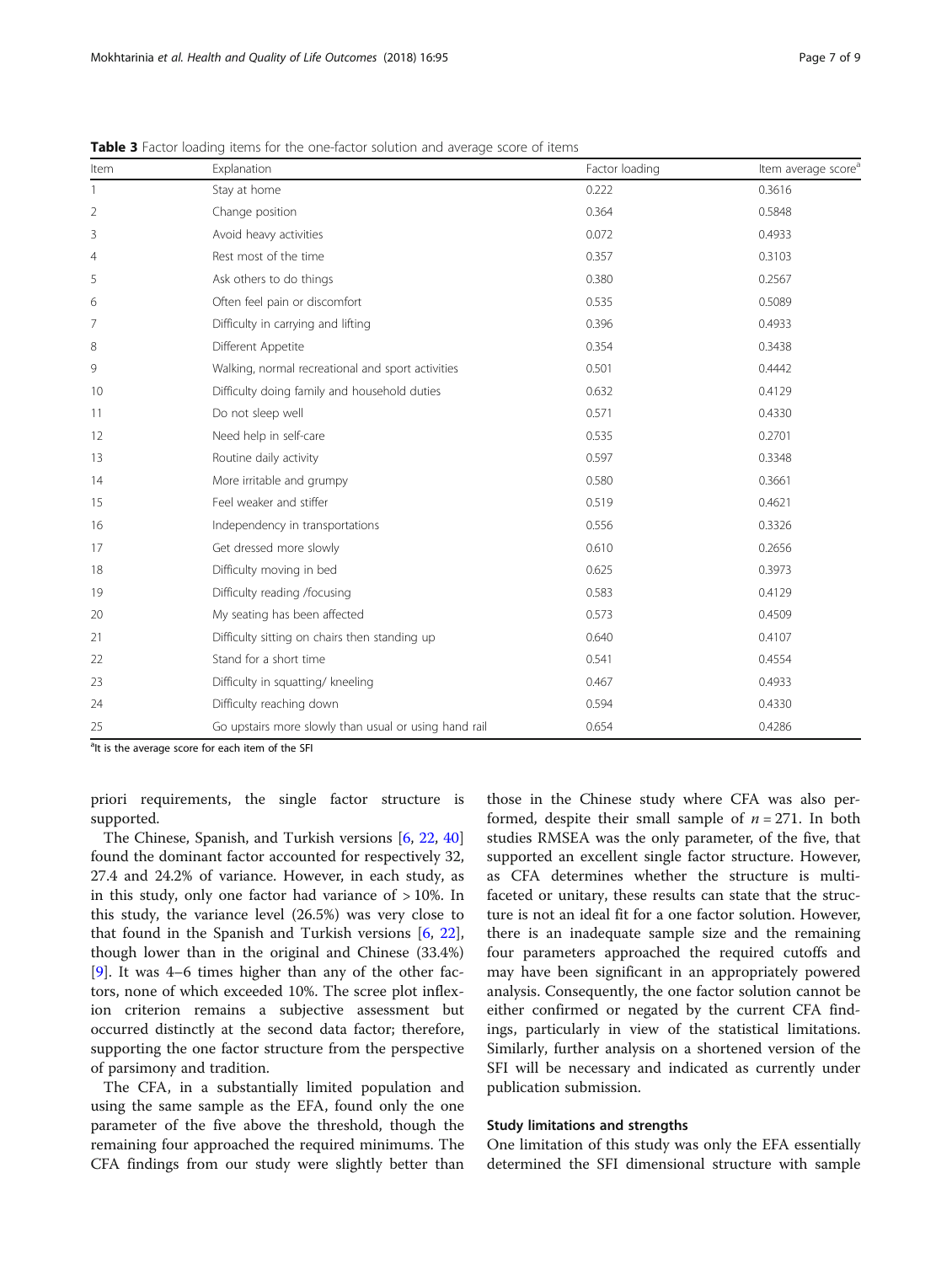<span id="page-7-0"></span>size being inhibitory of appropriate CFA. The EFA helps obtain preliminary information about the dimensionality. With only four previous SFI- EFA studies, the available supporting research is low in this regard. By contrast, clarification of the status of the factor structure is usually done using CFA. It is suggested a sample size of at least 5–10 times greater than the EFA be used [6], which was beyond the scope of this study. Consideration of Rasch Analysis could also be made. However it is noted that Rasch Analysis and Factor Analysis are distinctly different [\[34](#page-8-0)]. Rasch analysis indicates equal informativeness between items to create a single "true" score. By contrast, CFA uses different assumptions, modeling and estimations to determine whether the structure is multifaceted or unitary. Rasch Analysis was beyond the scope of this study as the population sample was insufficient and it was not part of the original aims.

A further study limitation was longitudinally. Ongoing data measurement was impossible due to the time restraints and ethics obligations of the study, making it cross-sectional only. Further, generalizability of the results is limited as patients were only selected from physiotherapy centers and not the general population, spine clinics or specific tertiary, surgical or inpatient sources.

The study strengths include the use of the standard methods in translation and cultural adaptation and psychometrics assessment of the SFI-Pr. This consequently expands the available specific number of PRO measures for Persian speaking patients and professions.

#### Conclusions

To our knowledge, this developed Persian version of the SFI (SFI-Pr) is the only whole spine outcome measure available in Iran and for Persian speakers. The results demonstrated it is possible to translate this questionnaire into Persian without loss of the original psychometric properties. Consequently, the SFI-Pr can be applied as a specific whole spine status assessment instrument for clinical and research studies in Persian language populations, however further research is necessary in larger population samples to clarify the factor structure through CFA and possibly Rasch analysis.

#### Abbreviations

ADL: Activities of daily living; DF: Degrees of freedom; EFA and CFA: Exploratory and confirmatory factorial analysis; FRI: Functional rating index; GFI: Goodness of fit index; ICC: Intraclass correlation coefficient; KMO: Kaiser-Meyer-Olkin; KS: Kolmogorov-Smirnov; LBP: Low back pain; MDC: Minimum detectable change; MLE: Maximum likelihood extraction; NDI: Neck disability index; NNFI: Non-normed fit index; ODI: Oswestry disability index; PRO: Patient reported outcome; QDS: Quebec back pain disability scale; RMQ: Roland-morris disability questionnaire; RMSEA: Root mean square of approximation; SD: Standard deviation; SEM: Standard error of measurement; SFI: Spine functional index; SFI-Pr: SFI for Persian-speaking patients; USWR: University of social welfare and rehabilitation sciences

#### Acknowledgements

The authors are grateful to the volunteers for their participation and to Drs Jason Osborne and Meihua Quan of Clemson University for their independent statistical opinions.

#### Availability of data and materials

The datasets used and/or analyzed during the current study are available from the corresponding author on reasonable request.

#### Authors' contributions

All the authors have made contributions to conception of this study. HRM, AM-G, PCG and MZ participated in the analysis and interpretation of data and were involved in drafting the manuscript or revising it critically for important intellectual content. A.H helps with collecting data and technical support. All the authors have given final approval of the version to be published.

#### Ethics approval and consent to participate

The ethics committee of the University of Social Welfare and Rehabilitation Sciences (USWR) approved the study (No 1395.26).

#### Consent for publication

A written informed consent was gained for all participants.

#### Competing interests

The authors declare that they have no competing interests.

#### Publisher's Note

Springer Nature remains neutral with regard to jurisdictional claims in published maps and institutional affiliations.

#### Author details

<sup>1</sup>Department of Ergonomics, University of Social Welfare and Rehabilitation Sciences, Kodakyar Ave.Daneshjo Blvd., Evin, Tehran PC: 1985713834, Iran. <sup>2</sup> Department of Ergonomics, University of Social Welfare and Rehabilitation Sciences, Tehran, Iran. <sup>3</sup>Student Research Committee, Faculty of Health, Tabriz University of Medical Sciences, Tabriz, Iran. <sup>4</sup>Coolum Physiotherapy, Sunshine Coast, QLD, Australia. <sup>5</sup>Department of Neurosurgery, Nikan Hospital MD, Neurosurgeon, Tehran, Iran.

#### Received: 12 June 2017 Accepted: 7 May 2018 Published online: 15 May 2018

#### References

- 1. Manchikanti L, Singh V, Datta S, Cohen SP, Hirsch JA. Comprehensive review of epidemiology, scope, and impact of spinal pain. Pain physician. 2008; 12(4):E35–70.
- 2. Asgari M, Sanjari MA, Mokhtarinia HR, Moeini Sedeh S, Khalaf K, Parnianpour M. The effects of movement speed on kinematic variability and dynamic stability of the trunk in healthy individuals and low back pain patients. Clin Biomech. 2015;30(7):682–8.
- 3. Mousavi SJ, Parnianpour M, Montazeri A, Mehdian H, Karimi A, Abedi M, et al. Translation and validation study of the Iranian versions of the neck disability index and the neck pain and disability scale. Spine. 2007;32(26): E825–31. PubMed PMID: 18091478. Epub 2007/12/20. eng
- 4. Fejer R, Kyvik KO, Hartvigsen J. The prevalence of neck pain in the world population: a systematic critical review of the literature. Eur Spine J. 2006; 15(6):834–48. PubMed PMID: 15999284. Pubmed Central PMCID: Pmc3489448. Epub 2005/07/07. eng
- 5. Ceran F, Ozcan A. The relationship of the Functional Rating Index with disability, pain, and quality of life in patients with low back pain. Med Sci Monit. 2006;12(10):Cr435–9. PubMed PMID: 17006404. Epub 2006/09/29. eng
- 6. Tonga E, Gabel CP, Karayazgan S, Cuesta-Vargas AI. Cross-cultural adaptation, reliability and validity of the Turkish version of the spine functional index. Health Qual Life Outcomes. 2015;13(1):30.
- 7. Wei X, Xu X, Zhao Y, Chen K, Wang F, Fan J, et al. Validation of the simplified Chinese version of the functional rating index for patients with nonspecific neck pain in mainland China. Spine. 2015;40(9):E538–44. PubMed PMID: 26030220. Epub 2015/06/02. eng
- 8. Pietrobon R, Coeytaux RR, Carey TS, Richardson WJ, DeVellis RF. Standard scales for measurement of functional outcome for cervical pain or